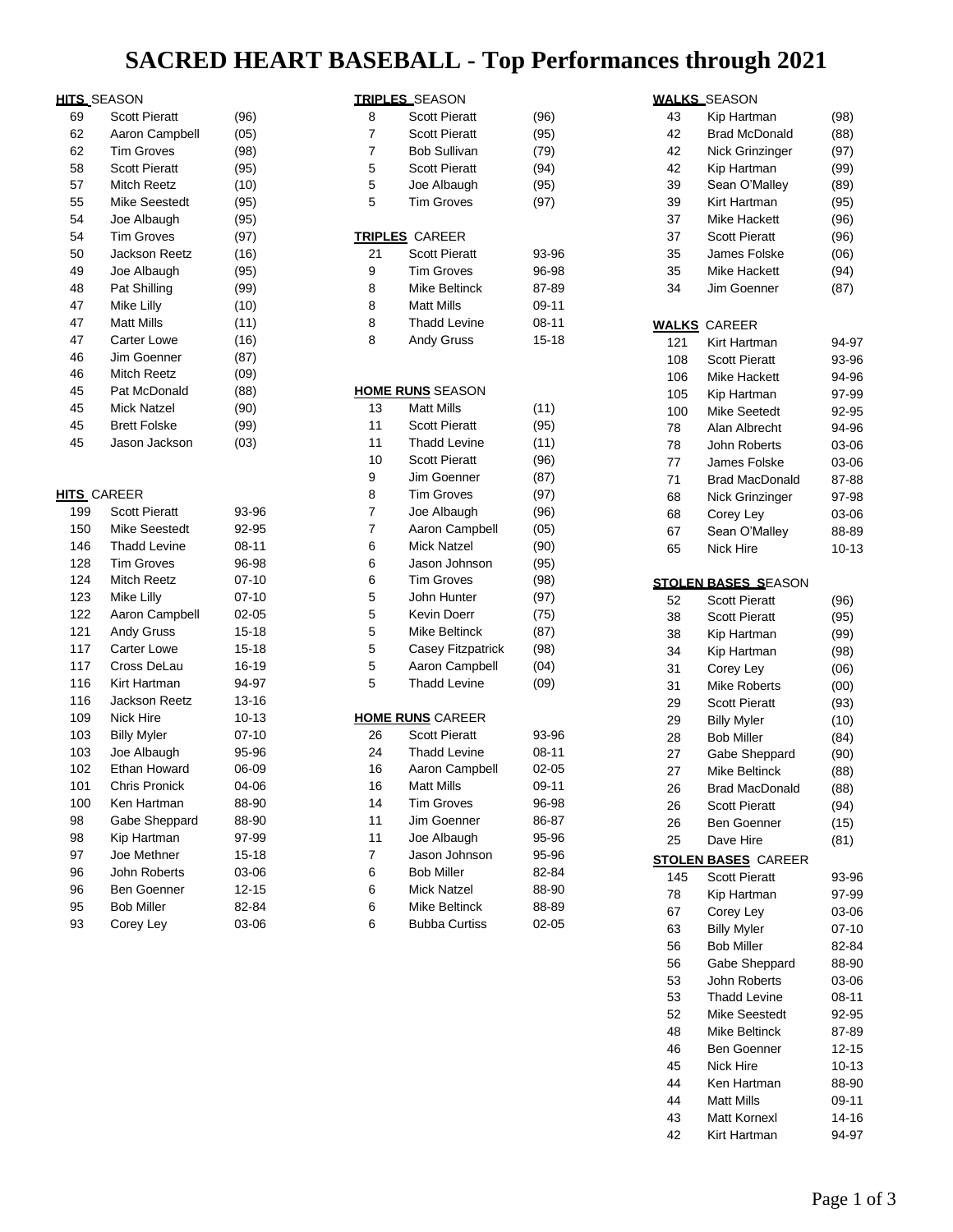## **SACRED HEART BASEBALL - Top Performances through 2021**

### **RUNS** SEASON

| 73 | <b>Scott Pieratt</b> | (96) |
|----|----------------------|------|
| 67 | <b>Scott Pieratt</b> | (95) |
| 59 | Kip Hartman          | (99) |
| 54 | Kip Hartman          | (98) |
| 54 | Mitch Reetz          | (10) |
| 54 | Matt Mills           | (11) |
| 53 | Nick Grinzinger      | (97) |
| 52 | Sean O'Malley        | (89) |
| 52 | Mike Hackett         | (96) |
| 52 | Mike Roberts         | (00) |
| 50 | Jim Goener           | (87) |
| 50 | Jackson Reetz        | (16) |
| 48 | Aaron Campbell       | (05) |
| 48 | Mike Seestedt        | (95) |
| 48 | <b>Tim Groves</b>    | (98) |
|    |                      |      |

#### **RUNS** CAREER

| 223 | <b>Scott Pieratt</b> | 93-96     |
|-----|----------------------|-----------|
| 160 | Thadd Levine         | 08-11     |
| 149 | Kirt Hartman         | 94-97     |
| 140 | Mike Seestedt        | 92-95     |
| 136 | Kip Hartman          | 97-99     |
| 132 | Corey Ley            | 03-06     |
| 122 | John Roberts         | 03-06     |
| 122 | <b>Matt Mills</b>    | 08-11     |
| 115 | Mitch Reetz          | 07-10     |
| 115 | Nick Hire            | $10 - 13$ |
| 112 | <b>Billy Myler</b>   | $07-10$   |
| 105 | Mike Hackett         | 94-96     |
| 104 | Ethan Howard         | 06-09     |
| 101 | Jackson Reetz        | 13-16     |
| 101 | Cross DeLau          | 16-19     |
| 100 | Nick Grinzinger      | 97-98     |
| 93  | Joe Albaugh          | 95-96     |
| 93  | <b>Tim Groves</b>    | 96-98     |
| 93  | Joe Methner          | 15-18     |
| 89  | Ken Hartman          | 88-90     |
| 88  | Brad MacDonald       | 87-88     |
| 87  | Ben Goenner          | 12-15     |
| 86  | Gabe Sheppard        | 88-90     |

#### **RBIís** SEASON

| Joe Albaugh          | (96) |
|----------------------|------|
| Tim Groves           | (98) |
| Aaron Campbell       | (05) |
| <b>Thadd Levine</b>  | (11) |
| Jim Goenner          | (87) |
| Joe Albaugh          | (95) |
| Pat Schilling        | (99) |
| <b>Tim Groves</b>    | (97) |
| Mick Natzel          | (90) |
| <b>Scott Pieratt</b> | (95) |
| <b>Scott Pieratt</b> | (96) |
| Mike Lilly           | (10) |
| Mike Seestedt        | (95) |
| Ryan Grinzinger      | (11) |
| Thadd Levine         | (10) |
| John Hunter          | (97) |
| Matt Mills           | (11) |
|                      |      |

#### **RBIs** CAREER

| 152 | <b>Thadd Levine</b>  | 08-11     |
|-----|----------------------|-----------|
| 132 | <b>Scott Pieratt</b> | 93-96     |
| 123 | Aaron Campbell       | $02 - 05$ |
| 122 | <b>Tim Groves</b>    | 96-98     |
| 110 | Joe Albaugh          | 95-96     |
| 108 | Mike Lilly           | $07 - 10$ |
| 104 | <b>Carter Lowe</b>   | 15-18     |
| 97  | <b>Mike Seestedt</b> | 92-95     |
| 87  | <b>Jackson Reetz</b> | 13-16     |
| 84  | <b>Chris Pronick</b> | 03-06     |
| 83  | Ken Hartman          | 88-90     |
| 82  | Kirt Hartman         | 94-97     |
| 82  | Cross DeLau          | 16-19     |
| 81  | James Folske         | 03-06     |
| 78  | <b>Matt Mills</b>    | 09-11     |
| 73  | Jim Cardon           | 06-09     |
| 73  | Ethan Howard         | 06-09     |
| 72  | Ryan Grinzinger      | 08-11     |
| 71  | <b>Andy Gruss</b>    | 15-18     |
| 68  | Mike Beltinck        | 87-89     |
| 67  | <b>Bubba Curtiss</b> | $02 - 05$ |
| 67  | Jeff Tyler           | 91-93     |

#### **DOUBLES** SEASON

| 20 | <b>Tim Groves</b>       | (98)      |    |
|----|-------------------------|-----------|----|
| 19 | <b>Mike Seestedt</b>    | (95)      |    |
| 18 | Aaron Campbell          | (05)      |    |
| 17 | Mitch Reetz             | (10)      |    |
| 17 | <b>Thadd Levine</b>     | (10)      |    |
| 16 | Joe Albaugh             | (95)      |    |
| 16 | Chris Pronick           | (05)      |    |
| 15 | Kirt Hartman            | (97)      |    |
|    |                         |           |    |
| 14 | <b>Bubba Curtiss</b>    | (05)      |    |
| 14 | <b>Scott Pieratt</b>    | (95)      |    |
| 14 | <b>Scott Pieratt</b>    | (96)      |    |
| 14 | Joe Albaugh             | (96)      |    |
| 14 | <b>Tim Groves</b>       | (97)      |    |
| 14 | <b>Thadd Levine</b>     | (09)      |    |
| 14 | <b>Austin Briggs</b>    | (15)      |    |
| 14 | Lance MacDonald         | (18)      | 13 |
| 13 | <b>Mike Natzel</b>      | (90)      |    |
| 13 | Mike Beltinck           | (89)      |    |
| 13 | <b>Brian Wohlschied</b> | (82)      |    |
| 13 | Pat Schilling           | (99)      |    |
|    |                         |           |    |
|    | <b>DOUBLES CAREER</b>   |           |    |
| 46 | <b>Scott Pieratt</b>    | 93-96     |    |
| 44 | <b>Thadd Levine</b>     | 08-11     |    |
| 37 | <b>Tim Groves</b>       | 96-98     |    |
| 34 | <b>Mike Seestedt</b>    | 92-95     |    |
| 32 | Aaron Campbell          | 02-05     |    |
| 32 | <b>Carter Lowe</b>      | 15-18     |    |
| 30 | Joe Albaugh             | 95-96     |    |
| 29 | Mitch Reetz             | 07-10     |    |
| 29 | <b>Jackson Reetz</b>    |           |    |
|    |                         | 13-16     |    |
| 25 | Kirt Hartman            | 94-97     |    |
| 25 | Jason Jackson           | 01-03     |    |
| 25 | <b>Chris Pronick</b>    | 04-06     |    |
| 24 | Lane Levine             | 11-14     |    |
| 23 | Ethan Howard            | 06-09     |    |
| 23 | Nick Hire               | 10-13     |    |
| 22 | Pat McDonald            | 86-88     |    |
| 21 | <b>Bubba Curtiss</b>    | $02 - 05$ |    |
| 21 | James Folske            | 03-06     |    |
| 21 | Ken Hartman             | 88-90     |    |
| 21 | <b>Brad Haase</b>       | 00-02     |    |
| 21 | Marc Jaksa              | $08 - 11$ |    |
| 20 | Kip Hartman             | 97-99     |    |
| 20 | Corey Ley               | 03-06     |    |
| 20 | Lance MacDonald         | 15-18     |    |
| 19 | Mike Lilly              | 07-10     |    |
| 19 | Mike Hackett            | 94-96     |    |
| 19 | Andy Gruss              | 15-18     |    |
| 19 | Cross DeLau             | 16-19     |    |